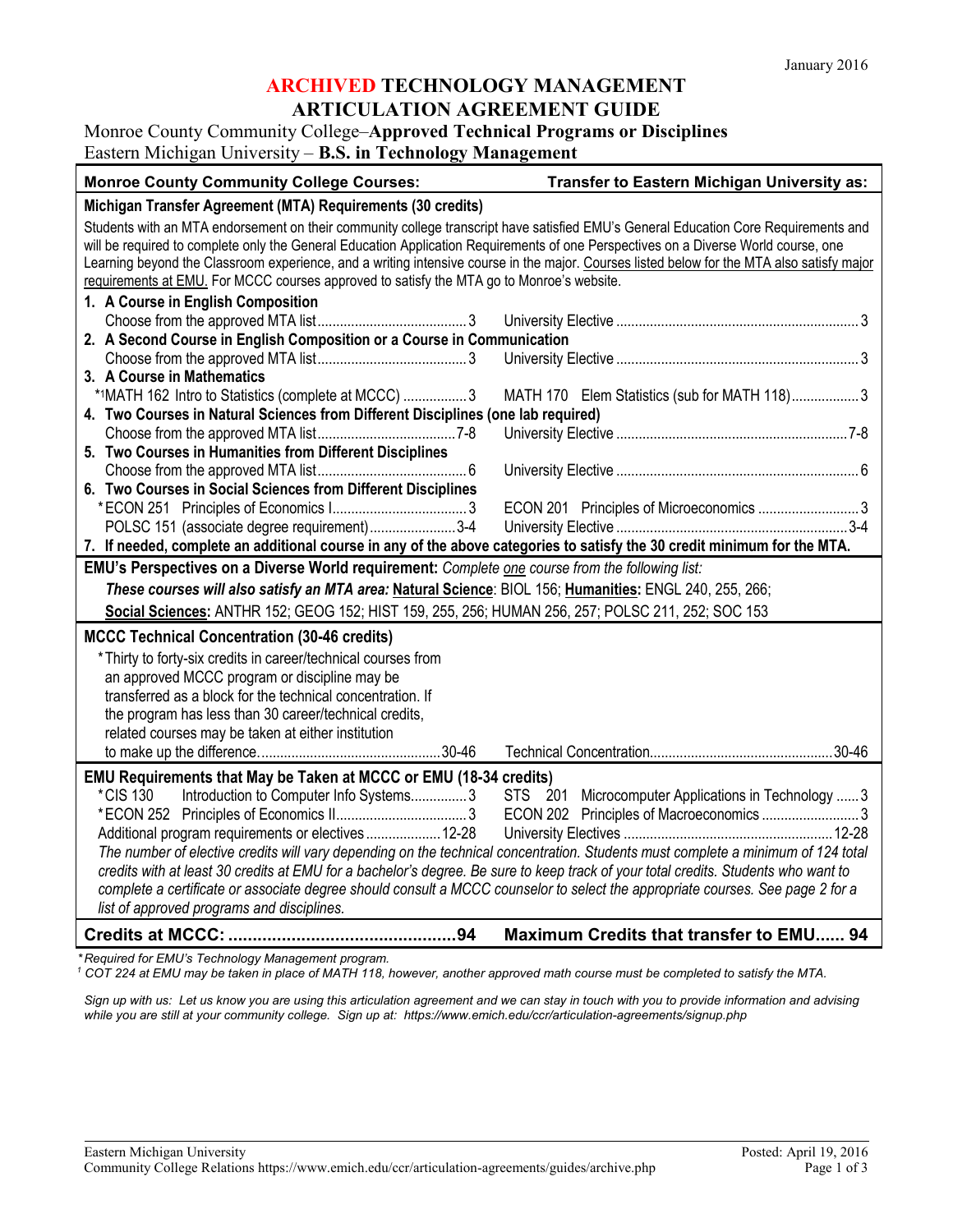### **ARCHIVED TECHNOLOGY MANAGEMENT ARTICULATION AGREEMENT GUIDE**

Monroe County Community College–**Approved Technical Programs or Disciplines**

Eastern Michigan University – **B.S. in Technology Management**

| <b>Completion of EMU's</b><br><b>Technology Management Program</b>                                                                                                                                                                                                                                                                                                                                                                                                                                                                                                                                                                                                                                                                                                                                                                                                                                                                                                                                                                                                                                                                                                                                                                                                                                                                                                                                                                                                                                                                                                                                                                                                                                                                                                                                                                                           | <b>Approved Monroe County CC Programs/Disciplines</b>                                                                                                                                                                                                                                                                                                                                                                                                                                                                                                                                                                                                                                                                                                                                                               |
|--------------------------------------------------------------------------------------------------------------------------------------------------------------------------------------------------------------------------------------------------------------------------------------------------------------------------------------------------------------------------------------------------------------------------------------------------------------------------------------------------------------------------------------------------------------------------------------------------------------------------------------------------------------------------------------------------------------------------------------------------------------------------------------------------------------------------------------------------------------------------------------------------------------------------------------------------------------------------------------------------------------------------------------------------------------------------------------------------------------------------------------------------------------------------------------------------------------------------------------------------------------------------------------------------------------------------------------------------------------------------------------------------------------------------------------------------------------------------------------------------------------------------------------------------------------------------------------------------------------------------------------------------------------------------------------------------------------------------------------------------------------------------------------------------------------------------------------------------------------|---------------------------------------------------------------------------------------------------------------------------------------------------------------------------------------------------------------------------------------------------------------------------------------------------------------------------------------------------------------------------------------------------------------------------------------------------------------------------------------------------------------------------------------------------------------------------------------------------------------------------------------------------------------------------------------------------------------------------------------------------------------------------------------------------------------------|
| $(30-33 \text{ credits})$<br><b>Major Requirements</b><br><b>Core Courses (18 credits)</b><br>TM 130<br>TM 212<br>Management of Technological Change 3<br>TM 311<br>Information Technology Mgmt & Organizations  3<br><sup>1</sup> TM 314W Sociotechnical Systems Appr to Proc Imprmt  3<br>TM 402 Technology Project Management 3<br>TM 415 Senior Seminar in Technology Management  3<br><b>Technology Mgmt Electives (12-15 credits)</b><br>(At least 3 hours at the 300/400 level must be completed.)<br><b>ACC 130</b><br>Accounting for Non-business majors(3)<br><b>ACC 240</b><br>Prin of Financial Accounting (3)<br><b>ACC 241</b><br>Prin of Managerial Accounting (3)<br><b>FIN 350</b><br>Principles of Finance (3)<br><b>FIN 358</b><br>Analysis of Financial Statements (3)<br><b>LAW 293</b><br>Legal Environment of Business (3)<br>LAW 403<br>Employment Law (3)<br>MGMT 384 Human Resource Management (3)<br>MGMT 386 Organizational Behavior & Theory (3)<br>MGMT 388 Intro to Entrepreneurship (3)<br><sup>1</sup> MGMT 480W Management Responsibility & Ethics (WI) (3)<br>MKTG 360 Principles of Marketing (3)<br>MKTG 369 Advertising (3)<br>MKTG 473 Marketing and Product Innovation (3)<br>TM 306 Quan Analysis of Sustainability Issues (3)<br>TM 308 Seminar in Technological Impacts (3)<br>TM 377/378/379 Special Topics (1/2/3)<br><sup>2</sup> TM 387L4 Cooperative Education (3)<br>TM 477/478/479 Special Topics (1/2/3)<br><b>LBC Requirement</b><br>$(0-3 \text{ credits})$<br>One Learning beyond the Classroom (LBC) course or<br>noncredit experience must be completed at EMU. TM 387<br>Cooperative Education satisfies the LBC requirement. See<br>program advisor for other choices.<br>Minimum Credits at EMU: 30-33<br>Minimum Credits to Graduate:124<br>The Technology Management program is offered online. | Automotive Engineering Technology<br><b>Computer Information Systems:</b><br>Accounting/CIS<br><b>Computer Programming</b><br><b>Computer Science</b><br>Information Assurance and Security<br>PC support Technician<br><b>System Administration Specialist</b><br>Web Design<br>Web Development<br><b>Construction Management Technology</b><br>Criminal Justice/Law Enforcement<br>Electronics and Computer Technology<br>General Technology<br><b>Industrial Electricity / Electronics</b><br><b>Industrial Management</b><br>Mechanical Design Technology<br><b>Mechanical Engineering Technology</b><br>Metrology Technology<br>Nursing, Registered<br>Respiratory Therapy<br><b>Quality Systems Technology</b><br><b>Welding Technology</b><br>Additional programs by approval of the EMU Program Coordinator |

*<sup>1</sup> Satisfies EMU's Writing Intensive major requirement*

*<sup>2</sup> Satisfies EMU's "Learning beyond the Classroom" requirement*

*NOTE: If sufficient credits are not transferred, additional courses must be completed at EMU to reach the minimum of 124 credit hours required to graduate.*